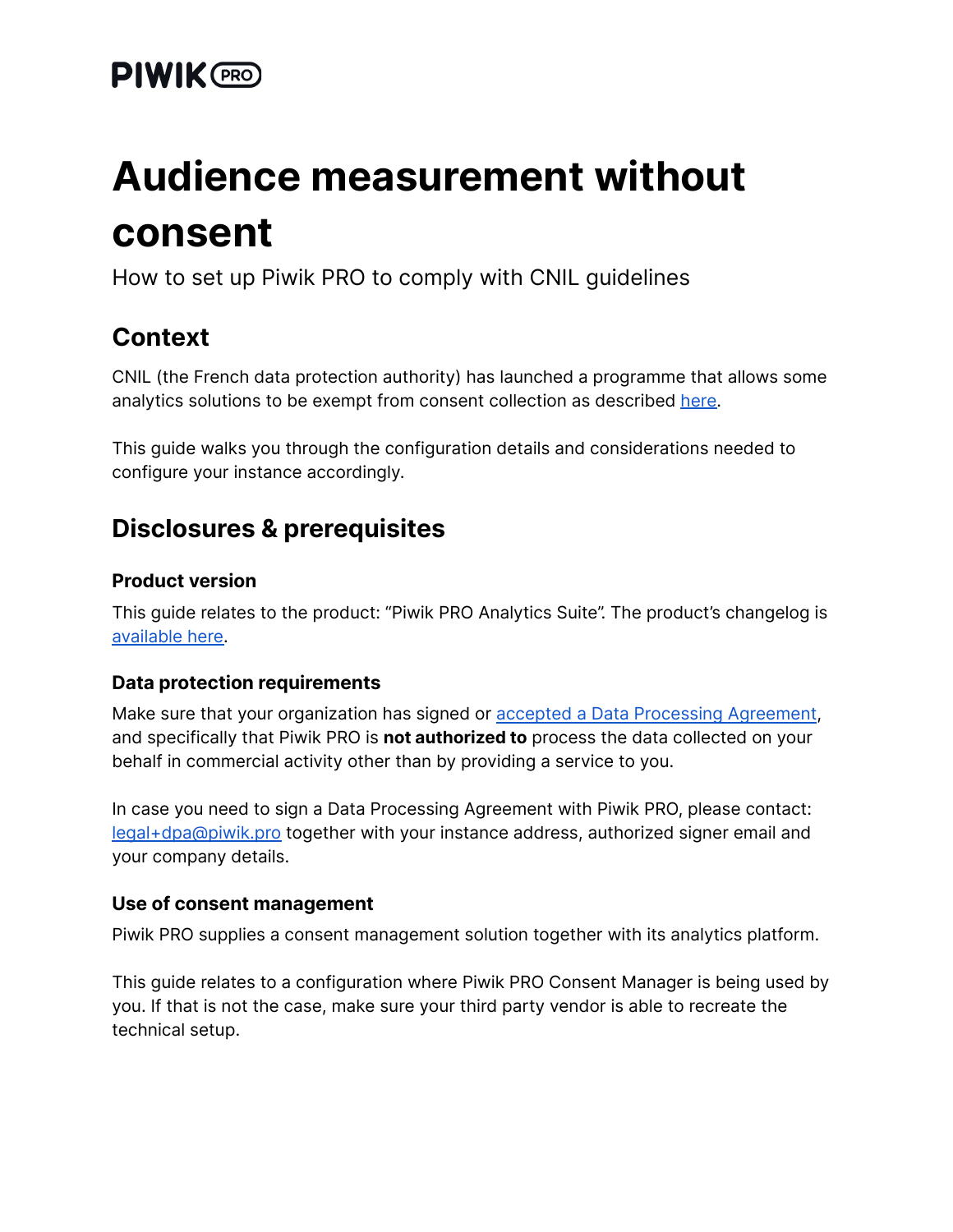# **PIWIK (PRO)**

#### **Scope of necessary processing**

The exemption revolves around limiting the use of the data collected on your website to within your own domains and applications only. The following measurements can be considered as necessary for the website administrator:

- the measurement of the audience, page by page;
- the list of pages from which a link was followed to request the current page (sometimes called "referrer") whether internal or external to the site, by page and aggregated on a daily basis;
- the type of terminal, browser and screen size of visitors, by page and aggregated on a daily basis;
- statistics on page loading times, by page and aggregated on an hourly basis;
- statistics on time spent on each page, bounce rate, scrolling depth, per page and aggregated on a daily basis;
- statistics on user actions (click, selection), per page and aggregated on a daily basis;
- statistics on the geographical area of origin of requests, per page and aggregated on a daily basis.

#### **Joining the data with other data sources**

Do not join the information collected under exemption with other data sources. If you collect data from external data sources that do not fall under the scope (specifically any personal data), be sure to remove the connections under Analytics  $\rightarrow$  Settings  $\rightarrow$ Integrations.

Use the default tracking configuration as described in this guide. Refrain from applying custom dimensions or assigning other identifiers to visitors who did not consent to tracking.

Joining the data with external data sources as mentioned above will void your consent exemption status.

#### **Data exports**

In order to stay in line with the programme, you may not export or process raw data related to non-consented users.

Make sure to implement technical and organizational measures in your company to refrain from such data processing.

Each existing user may remove credentials to the API in this way: User panel  $\rightarrow$  API credentials  $\rightarrow$  select "x" next to credentials  $\rightarrow$  Delete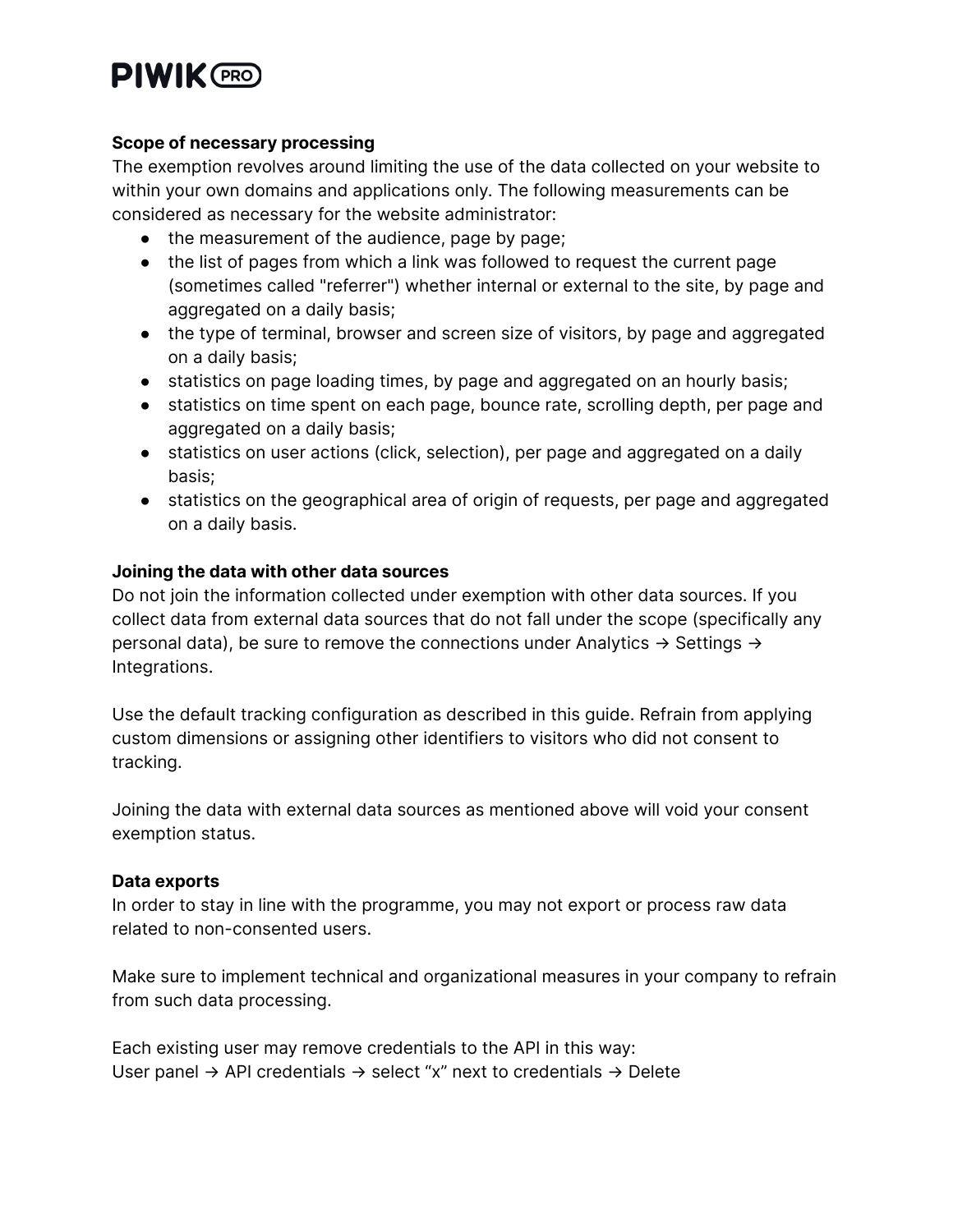# **PIWIK** PRO

In case your organization requires raw data access, please set up dedicated custom dimensions (session and event level). Use them to differentiate non-consented traffic (under the exemption) from the opt-in traffic (safe for exports). When accessing the raw data via API, make sure to filter the traffic with consent.

By default,

- "Session log" under **Piwik PRO -> Reports** remains hidden,
- Application provides a warning/prompt, related to the consent exemption programme, whenever there is an attempt to generate API keys for raw data access.

Contact [support@piwik.pro](mailto:support@piwik.pro) with a request to disable the aforementioned defaults. Note that this change will break the CNIL exemption guidelines.

# **Product configuration**

### **Your consent notice**

Piwik PRO may be configured to collect the data within the scope of necessary processing regardless of the consent (prior to consent being given or after the visitor declines the non-necessary data processing). It is highly recommended to transparently inform your users of the scope of necessary data processing.

Navigate to the **Consent Manager -> Consent templates -> select a desired form -> Edit template** and add suitable disclosures. For example, consider the following text:

"We will create and analyze aggregated datasets related to the use of this site."

## **Your privacy policy**

When disclosing partners who process the data on your behalf, make sure to list Piwik PRO. For example, consider using the following message (the **selected text** specifically relates to the exemption):

"We use Piwik PRO Analytics Suite to collect first-party data about website visitors based on online identifiers; we create user profiles based on user browsing history and calculate metrics related to website usage such as bounce rate, depth of visits, page views etc. We